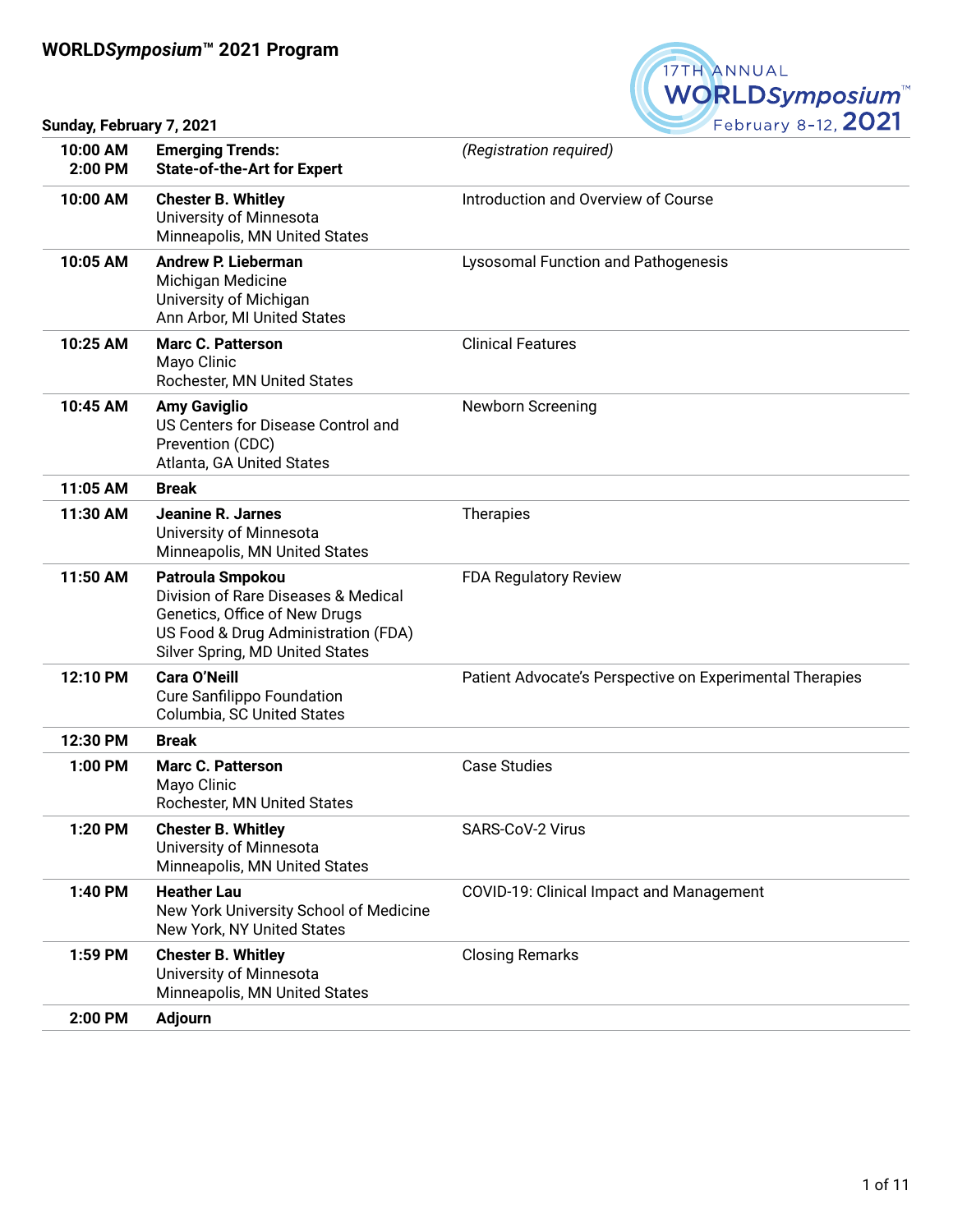

# **Monday, February 8, 2021**

**Basic Science Moderators: Brian Bigger & Dao Pan**

| 8:45 AM  | <b>Chester B. Whitley</b>                                                                                                                     | Welcome & Announcements                                                                                                                                                          |
|----------|-----------------------------------------------------------------------------------------------------------------------------------------------|----------------------------------------------------------------------------------------------------------------------------------------------------------------------------------|
|          | University of Minnesota<br>Minneapolis, MN United States                                                                                      | Presentation of 2021 Roscoe O. Brady Award for Innovation<br>and Accomplishment to Ellen Sidransky                                                                               |
| 9:00 AM  | <b>Ellen Sidransky</b><br>National Human Genome Research<br>Institute at National Institutes of Health<br>(NIH)<br>Bethesda, MD United States | Innovation Award Speaker Presentation                                                                                                                                            |
| 9:30 AM  | Wei Zhu<br>University of Minnesota<br>Minneapolis, MN United States                                                                           | Functional connectivity alterations in MPS I mouse brain at the<br>laminar level revealed by resting-state fMRI<br>*2021 Young Investigator Award Recipient                      |
| 9:42 AM  | <b>Shih-hsin Kan</b><br>Children's Hospital of Orange County<br>Orange, CA United States                                                      | iPSC-derived human neural stem cells engraft in the brains of<br>immunocompromised MPS I mice                                                                                    |
| 9:54 AM  | <b>Chester B. Whitley</b><br>University of Minnesota<br>Minneapolis, MN United States                                                         | Immunogenicity, genotoxicity, and efficacy of PS gene editing in<br>treating MPS I mice                                                                                          |
| 10:06 AM | <b>Lalitha Belur</b><br>University of Minnesota<br>Minneapolis, MN United States                                                              | Comparative systemic and neurologic effectiveness of<br>intravenous and intrathecal AAV9 delivered individually or<br>combined in a murine model of mucopolysaccharidosis type I |
| 10:18 AM | <b>Live Moderated Q&amp;A</b>                                                                                                                 | Wei Zhu, Shih-hsin Kan, Chester B. Whitley, and Lalitha Belur                                                                                                                    |
| 10:30 AM | <b>Break &amp; Exhibits</b>                                                                                                                   |                                                                                                                                                                                  |
| 11:00 AM | <b>Tyler Harm</b><br>Iowa State University<br>Ames, IA United States                                                                          | Treatment with pentosan polysulfate improves<br>neuropathological measures in the canine model of MPS IIIB<br>*2021 Young Investigator Award Recipient                           |
| 11:12 AM | Laura López de Frutos<br>Instituto de Investigación Sanitaria<br>Aragón (IIS Aragón)<br>Zaragoza, Spain                                       | Testing new biomarkers for lysosomal diseases                                                                                                                                    |
| 11:24 AM | <b>Ying Sun</b><br>Cincinnati Children's Hospital Medical<br>Center<br>Cincinnati, OH United States                                           | Novel mechanism of SRT and ERT on recovering the function<br>of mitochondrial and autophagy-lysosomal pathway in<br>Gaucher disease neuronal cell model                          |
| 11:36 AM | <b>Paula Rozenfeld</b><br>Universidad Nacional de La Plata-<br><b>CONICET, IIFP</b><br>La Plata, Argentina                                    | Gaucher disease mesenchymal stem cells showed reduced<br>osteogenesis and increased osteoclastogenesis and<br>adipogenesis                                                       |
| 11:48 AM | <b>Live Moderated Q&amp;A</b>                                                                                                                 | Tyler Harm, Laura López de Frutos, Yin Sun, and Paula<br>Rozenfeld                                                                                                               |
| 12:00 PM | <b>Break, Exhibits and Satellite Symposia</b>                                                                                                 |                                                                                                                                                                                  |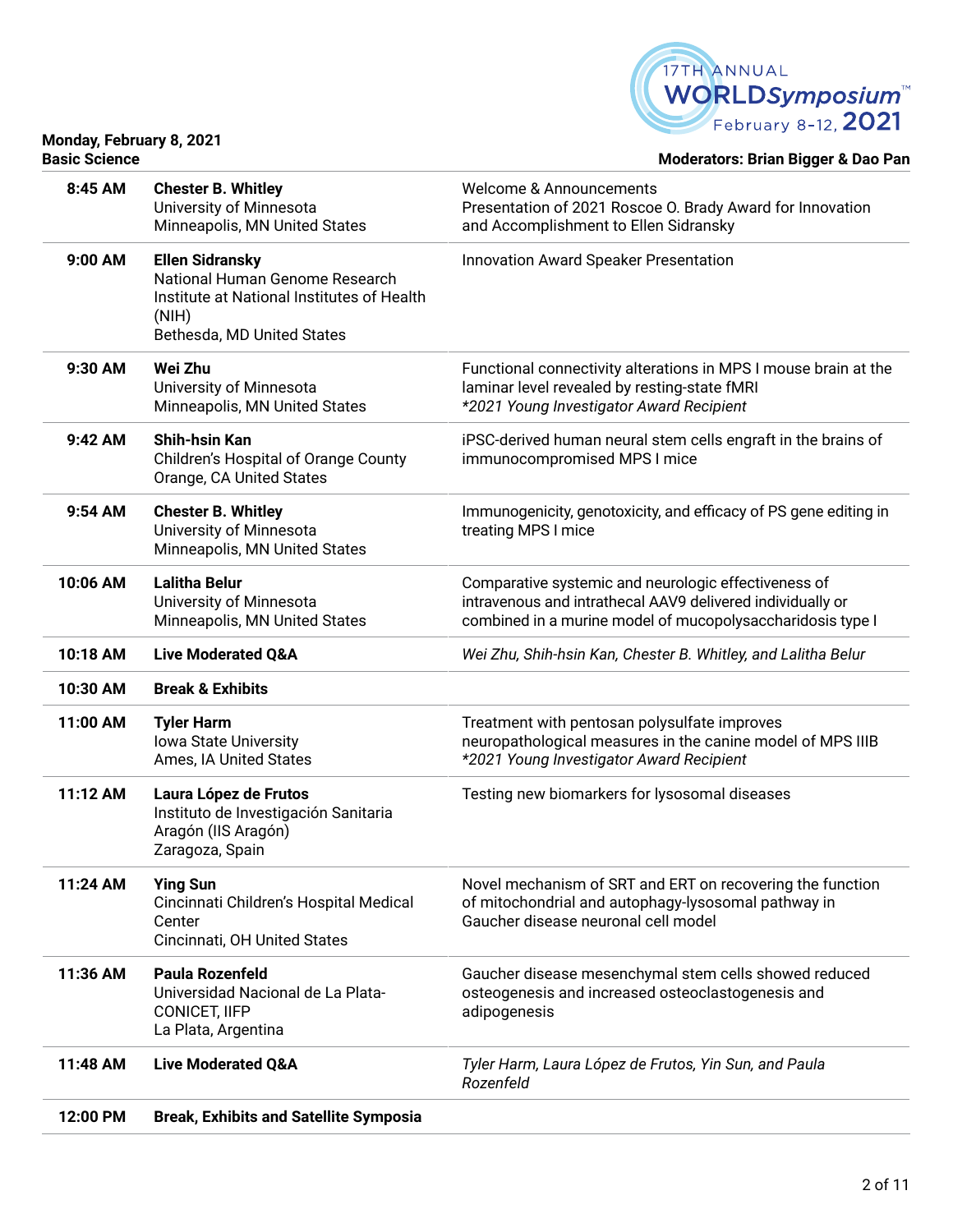

| $1:00$ PM | <b>Allen Seylani</b><br>National Institutes of Health (NIH)<br>Bethesda, MD United States | Novel regulatory function of GCN5L1 in lysosomal tubulation<br>and biogenesis<br>*2021 Young Investigator Award Recipient                                        |
|-----------|-------------------------------------------------------------------------------------------|------------------------------------------------------------------------------------------------------------------------------------------------------------------|
| 1:12 PM   | <b>Behzad Najafian</b><br>University of Washington<br>Seattle, WA United States           | Direct intercellular cross-correction of a-galactosidase-A<br>deficiency in Fabry disease podocytes through tunneling<br>nanotubes in a mixed cell culture model |
| 1:24 PM   | <b>Dau-Ming Niu</b><br>Taipei Veterans General Hospital<br>Taipei, Taiwan                 | Development of a gene therapy for Fabry disease using adeno-<br>associated viral vector mediated gene editing                                                    |
| 1:36 PM   | <b>Stephanie Newman</b><br><b>Western University</b><br>London, ON Canada                 | AAV9-hARSA decreases sulfatide accumulation in the aged<br>ARSA-/- mouse model for metachromatic leukodystrophy<br>*2021 Young Investigator Award Recipient      |
| 1:48 PM   | <b>Live Moderated Q&amp;A</b>                                                             | Allen Seylani, Behzad Najafian, Dau-Ming Niu, and Stephanie<br>Newman                                                                                            |
| $2:00$ PM | <b>Break &amp; Exhibits</b>                                                               |                                                                                                                                                                  |
| $2:30$ PM | <b>Poster Session</b>                                                                     |                                                                                                                                                                  |
| $3:30$ PM | <b>Break &amp; Exhibits &amp; Networking</b>                                              |                                                                                                                                                                  |
| 4:00 PM   | <b>Satellite Symposia</b>                                                                 |                                                                                                                                                                  |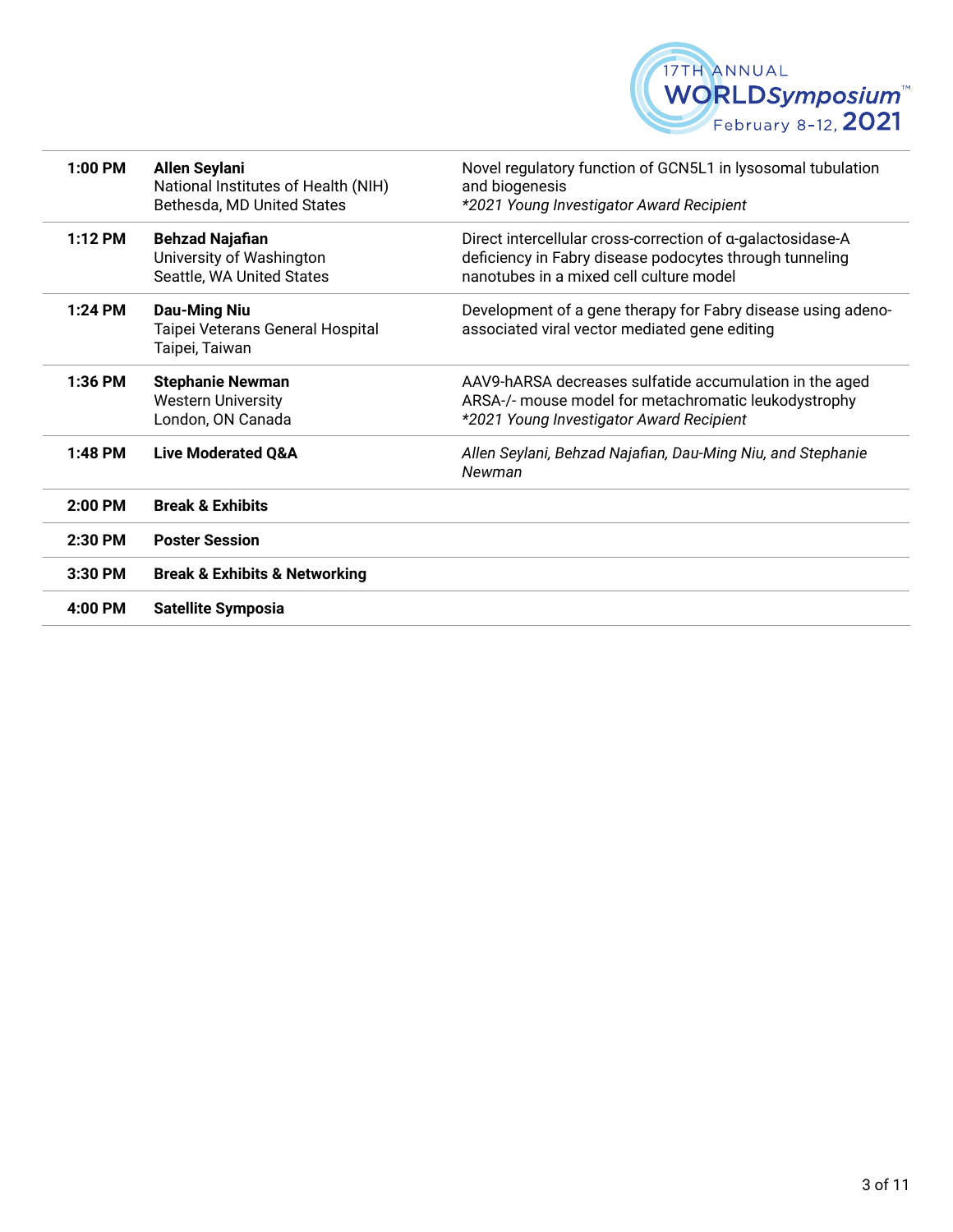

### **Tuesday, February 9, 2021**

**Translational Research Community Community Community Community Community Community Community Community Community Community Community Community Community Community Community Community Community Community Community Communit** 

| 9:00 AM  | <b>Chester B. Whitley</b><br>University of Minnesota<br>Minneapolis, MN United States                         | 2021 Patient Advocate Leader (PAL) Award Announcement<br>and Presentation to Terri L. Klein                                                                                                         |
|----------|---------------------------------------------------------------------------------------------------------------|-----------------------------------------------------------------------------------------------------------------------------------------------------------------------------------------------------|
| 9:15 AM  | <b>Chester B. Whitley</b><br>University of Minnesota<br>Minneapolis, MN United States                         | 2021 Young Investigator Awards Announcement and<br>Presentation                                                                                                                                     |
| 9:30 AM  | <b>Xin Chen</b><br>University of Texas Southwestern<br><b>Medical Center</b><br>Dallas, TX United States      | Preclinical results in rodents strongly support clinical<br>evaluation of scAAV9/MFSD8 as a potential gene therapy for<br>CLN7 patients                                                             |
| 9:42 AM  | <b>Rachel Bailey</b><br>University of Texas Southwestern<br><b>Medical Center</b><br>Dallas, TX United States | Preclinical studies to support the intrathecal delivery of<br>scAAV9/SUMF1 as a gene replacement therapy for multiple<br>sulfatase deficiency                                                       |
| 9:54 AM  | Li Ou<br>University of Minnesota<br>Minneapolis, MN United States                                             | PS gene editing with a novel HEXO construct to treat both Tay-<br>Sachs and Sandhoff diseases                                                                                                       |
| 10:06 AM | Su Jin Choi<br><b>Duke University</b><br>Durham, NC United States                                             | Immunosuppression with bortezomib and anti-CD20 mAb is<br>effective in reducing neutralizing antibodies to allow repeated<br>AAV administration in mice<br>*2021 Young Investigator Award Recipient |
| 10:18 AM | <b>Live Moderated Q&amp;A</b>                                                                                 | Xin Chen, Rachel Bailey, Li Ou, and Su Jin Choi                                                                                                                                                     |
| 10:30 AM | <b>Break &amp; Exhibits</b>                                                                                   |                                                                                                                                                                                                     |
| 11:00 AM | <b>Troy Lund</b><br>University of Minnesota<br>Minneapolis, MN United States                                  | Biochemical predictors of neurocognitive outcomes in Hurler<br>syndrome                                                                                                                             |
| 11:12 AM | Jane Kinsella<br>Royal Manchester Children's Hospital<br>Manchester, United Kingdom                           | Ex-vivo autologous stem cell gene therapy clinical trial for<br>mucopolysaccharidosis type IIIA: Update on phase I/II clinical trial<br>*2021 Young Investigator Award Recipient                    |
| 11:24 AM | <b>Bernhard Gentner</b><br>San Raffaele Telethon Institute for<br><b>Gene Therapy</b><br>Milano, Italy        | Ex vivo hematopoietic stem cell gene therapy for<br>mucopolysaccharidosis type I (Hurler syndrome)                                                                                                  |
| 11:36 AM | <b>Bryan Pukenas</b><br>University of Pennsylvania<br>Philadelphia, PA United States                          | Intracisternal administration of AAV9 gene therapies to target<br>the central nervous system                                                                                                        |
| 11:48 AM | <b>Live Moderated Q&amp;A</b>                                                                                 | Troy Lund, Jane Kinsella, Bernhard Gentner, and Bryan Pukenas                                                                                                                                       |
| 12:00 PM | <b>Break, Exhibits and Satellite Symposia</b>                                                                 |                                                                                                                                                                                                     |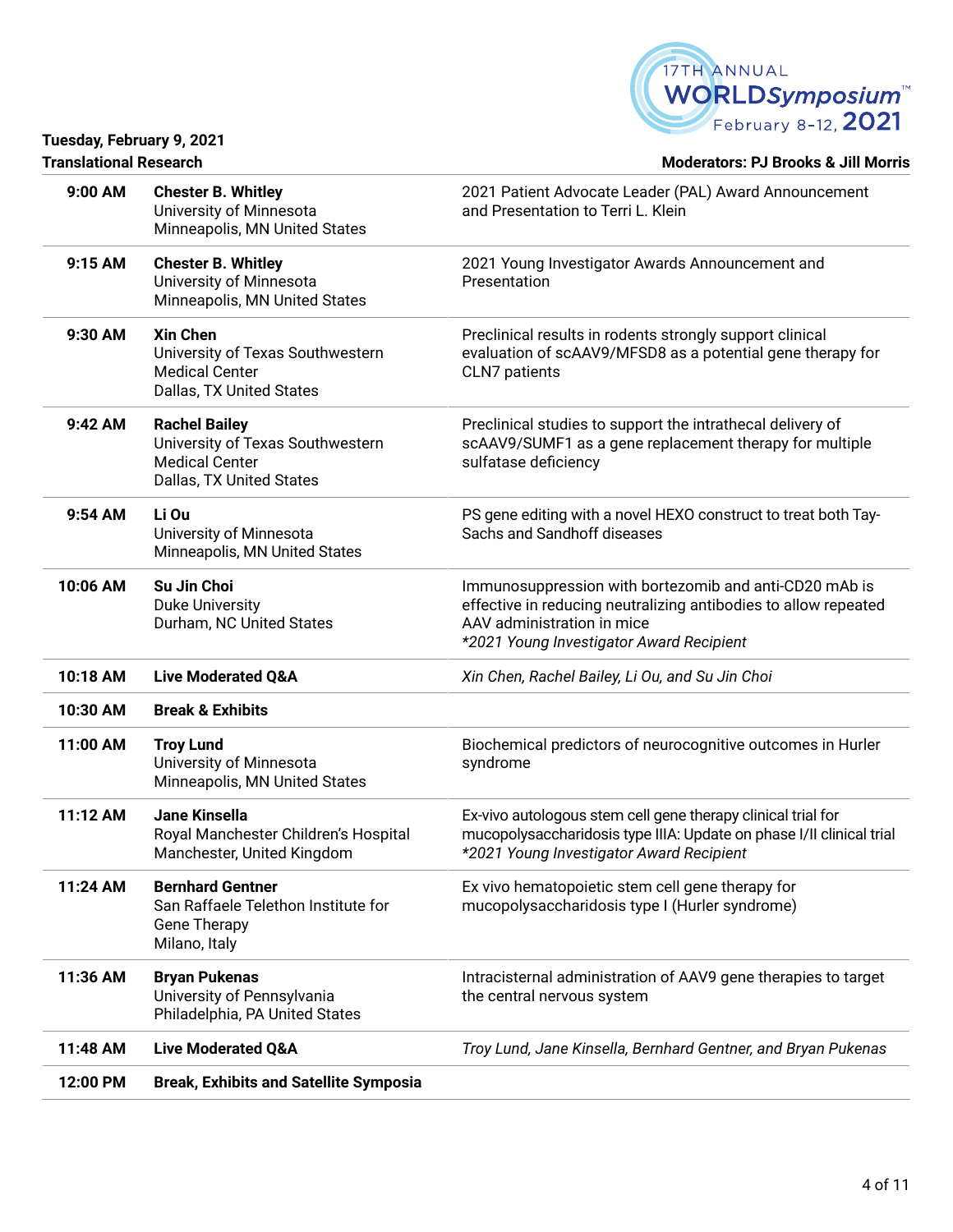

| $1:00$ PM | John Day<br><b>Stanford University</b><br>Stanford, CA United States                                          | A phase I/II open-label gene replacement clinical study for late<br>onset Pompe Disease                                                                                                                                |
|-----------|---------------------------------------------------------------------------------------------------------------|------------------------------------------------------------------------------------------------------------------------------------------------------------------------------------------------------------------------|
| $1:12$ PM | Torayuki Okuyama<br>National Center for Child Health and<br>Development<br>Tokyo, Japan                       | Prevention of cognitive decline in patients with<br>neuronopathic mucopolysaccharidosis type II treated by<br>intracerebroventricular enzyme replacement therapy: 100-week<br>results of an open-label phase 1/2 study |
| 1:24 PM   | Julian Raiman<br>Birmingham Women and Children's NHS<br><b>Foundation Trust</b><br>Birmingham, United Kingdom | Update on safety and efficacy results for phase I/II trial<br>of hydroxypropyl betacyclodextrin (HPâCD) administered<br>intravenously in patients with Niemann-Pick disease type C1                                    |
| $1:36$ PM | <b>Calogera Simonaro</b><br>Icahn School of Medicine at Mount Sinai<br>New York, NY United States             | Modulation of the endocannabinoid receptor CB2 as a novel<br>treatment for the lysosomal diseases                                                                                                                      |
| 1:48 PM   | <b>Live Moderated Q&amp;A</b>                                                                                 | John Day, Torayuki Okuyama, Julian Raiman, and Calogera<br>Simonaro                                                                                                                                                    |
| $2:00$ PM | <b>Break &amp; Exhibits</b>                                                                                   |                                                                                                                                                                                                                        |
| 2:30 PM   | <b>Poster Session</b>                                                                                         |                                                                                                                                                                                                                        |
| 3:30 PM   | <b>Break &amp; Exhibits &amp; Networking</b>                                                                  |                                                                                                                                                                                                                        |
| 4:00 PM   | <b>Satellite Symposia</b>                                                                                     |                                                                                                                                                                                                                        |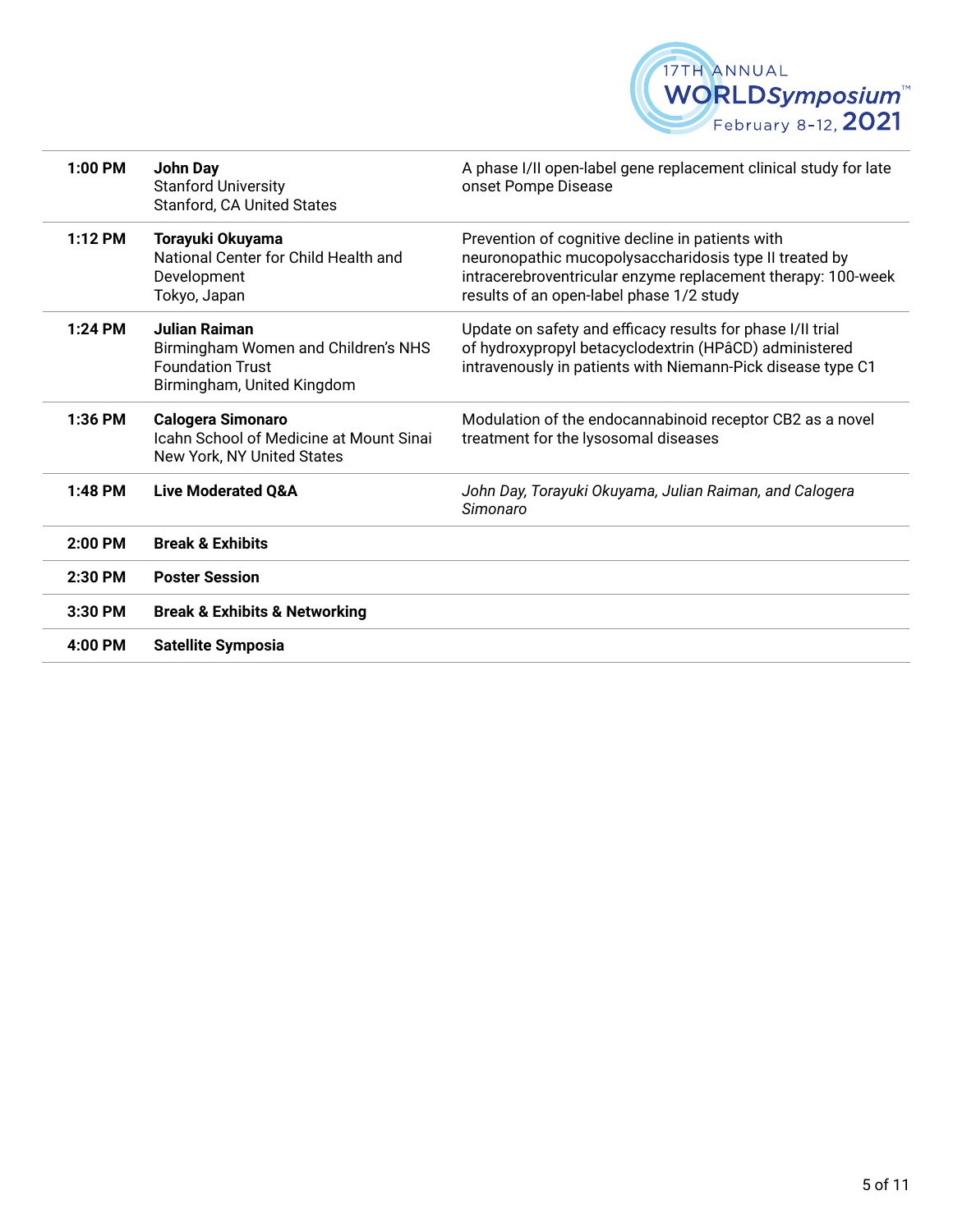

## **Wednesday, February 10, 2021**

|  | COVID-19 and Clinical Trials |  |
|--|------------------------------|--|
|  |                              |  |

**COVID-19 and Clinical Trials Moderators: Maurizio Scarpa & Patroula Smpokou**

| 8:55 AM  | <b>Chester B. Whitley</b><br>University of Minnesota<br>Minneapolis, MN United States                                                                    | Welcome and Keynote Speaker Introduction                                                                                                                                                                                                |
|----------|----------------------------------------------------------------------------------------------------------------------------------------------------------|-----------------------------------------------------------------------------------------------------------------------------------------------------------------------------------------------------------------------------------------|
| 9:00 AM  | <b>Michael T. Osterholm</b><br>University of Minnesota<br>Minneapolis, MN United States                                                                  | Keynote Address: The COVID Pandemic: The Evolving Reality                                                                                                                                                                               |
| 9:30 AM  | <b>Live Moderated Q&amp;A</b>                                                                                                                            | Michael T. Osterholm                                                                                                                                                                                                                    |
| 9:45 AM  | <b>Heather Lau</b><br>NYU School of Medicine<br>New York, NY United States                                                                               | Impact of SARS-CoV-2 on patients with lysosomal diseases in<br>a major NYC hospital system                                                                                                                                              |
| 9:57 AM  | <b>Matheus Wilke</b><br>Hospital de Clinicas de Porto Alegre<br>Porto Alegre, Brazil                                                                     | Informing patients with rare diseases about COVID-19:<br>Creation of the "Beto and the Coronavirus" booklet                                                                                                                             |
| 10:09 AM | <b>Siddhee Sahasrabudhe</b><br>University of Minnesota<br>Minneapolis, MN United States                                                                  | Modeling potential interactions between oral Gaucher disease<br>treatment and investigational COVID-19 therapies                                                                                                                        |
| 10:21 AM | <b>Live Moderated Q&amp;A</b>                                                                                                                            | Heather Lau, Matheus Wilke, and Siddhee Sahasrabudhe                                                                                                                                                                                    |
| 10:30 AM | <b>Break &amp; Exhibits</b>                                                                                                                              |                                                                                                                                                                                                                                         |
| 11:00 AM | <b>George Diaz</b><br>Mount Sinai School of Medicine<br>New York, NY United States                                                                       | Children treated with olipudase alfa for chronic acid<br>sphingomyelinase deficiency show meaningful improvement<br>on clinically relevant outcomes and an overall favorable safety<br>profile: 1-year results of the ASCEND-Peds trial |
| 11:12 AM | <b>Nicole Muschol</b><br>UKE - Universitätsklinikum Hamburg-<br>Eppendorf<br>Hamburg, Germany                                                            | Tralesinidase alfa (AX 250) enzyme replacement therapy for<br>Sanfilippo syndrome type B                                                                                                                                                |
| 11:24 AM | <b>Emily de los Reyes</b><br>Nationwide Children's Hospital<br>Columbus, OH United States                                                                | Single-dose AAV9-CLN6 gene transfer slows the decline in<br>motor and language function in variant late infantile neuronal<br>ceroid lipofuscinosis 6: Interim results from phase 1/2 trial                                             |
| 11:36 AM | <b>Francesca Fumagalli</b><br>San Raffaele Telethon Institute for Gene<br>Therapy (SR-TIGET), IRCCS San Raffaele<br>Scientific Institute<br>Milan, Italy | Lentiviral hematopoietic stem and progenitor cell gene therapy<br>provides durable clinical benefit in early-symptomatic early-<br>juvenile metachromatic leukodystrophy                                                                |
| 11:48 AM | <b>Live Moderated Q&amp;A</b>                                                                                                                            | George Diaz, Nicole Muschol, Emily de los Reyes, and Francesca<br>Fumagalli                                                                                                                                                             |
| 12:00 PM | <b>Break, Exhibits and Satellite Symposia</b>                                                                                                            |                                                                                                                                                                                                                                         |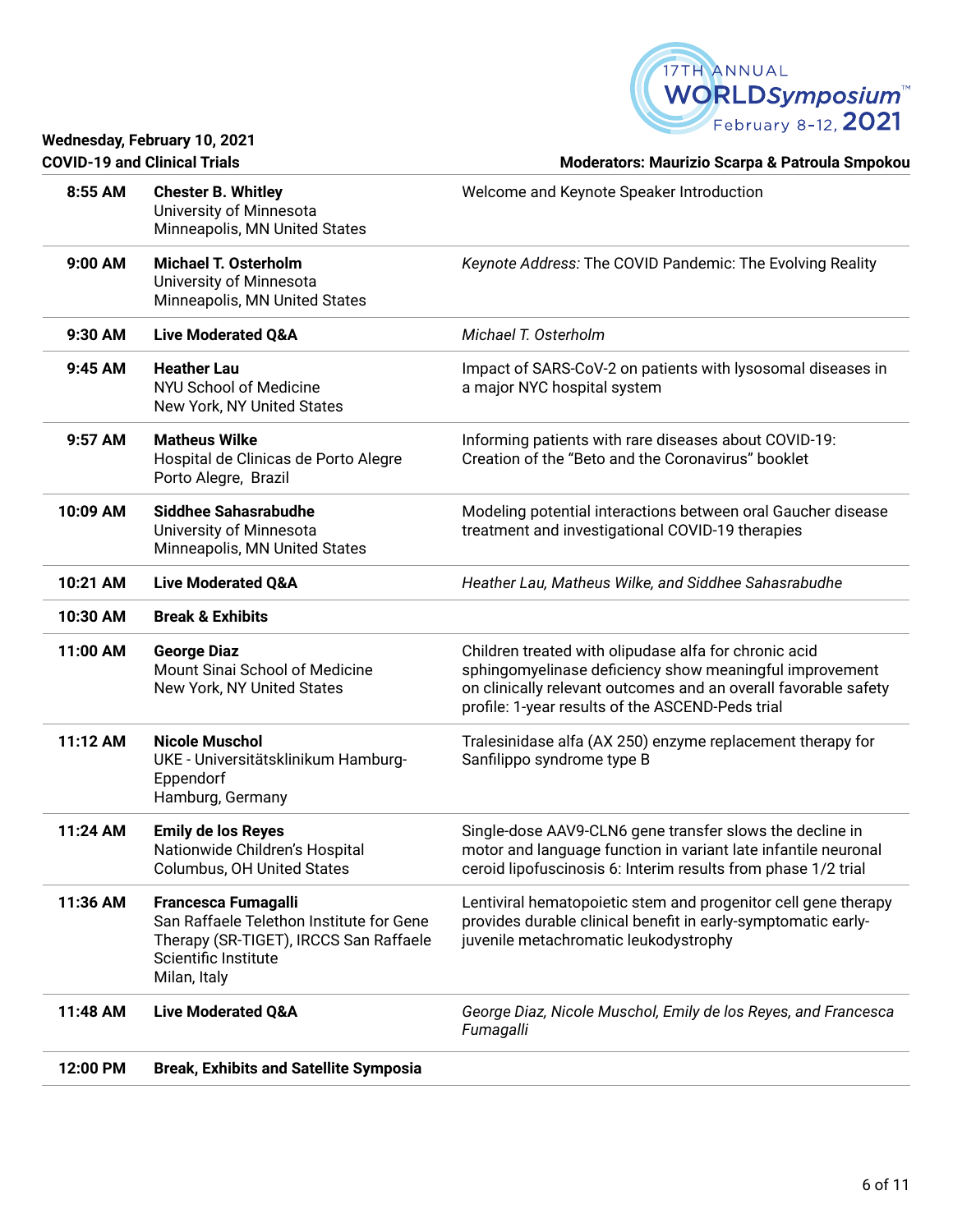

| 1:00 PM   | <b>Ankit Desai</b><br>Duke University Medical Center<br>Durham, NC United States                                                   | Transforming the clinical outcomes in CRIM-negative infantile<br>Pompe disease identified via newborn screening: The benefits<br>of early treatment with enzyme replacement therapy and<br>immune tolerance induction                        |
|-----------|------------------------------------------------------------------------------------------------------------------------------------|----------------------------------------------------------------------------------------------------------------------------------------------------------------------------------------------------------------------------------------------|
| $1:12$ PM | <b>Melissa Wasserstein</b><br>Children's Hospital at Montefiore,<br>Albert Einstein College of Medicine<br>Bronx, NY United States | Adults with chronic acid sphingomyelinase deficiency show<br>significant visceral, pulmonary, and hematologic improvements<br>after enzyme replacement therapy with olipudase-alfa: 1-year<br>results of the ASCEND placebo-controlled trial |
| $1:24$ PM | <b>Ales Linhart</b><br>General University Hospital and<br><b>Charles University</b><br>Prague, Czech Republic                      | Switching from agalsidase alfa to pegunigalsidase alfa to treat<br>patients with Fabry disease: 1 year of treatment data from<br>BRIDGE, a phase 3 open-label study                                                                          |
| $1:36$ PM | <b>Raphael Schiffmann</b><br><b>Baylor Research Institute</b><br>Dallas, TX United States                                          | Venglustat combined with imiglucerase positively affects<br>neurological features and brain connectivity in adults with<br>Gaucher disease type 3                                                                                            |
| $1:48$ PM | <b>Live Moderated Q&amp;A</b>                                                                                                      | Ankit Desai, Melissa Wasserstein, Ales Linhart, and Raphael<br>Schiffmann                                                                                                                                                                    |
| $2:00$ PM | <b>Break &amp; Exhibits</b>                                                                                                        |                                                                                                                                                                                                                                              |
| 2:30 PM   | <b>Poster Session</b>                                                                                                              |                                                                                                                                                                                                                                              |
| 3:30 PM   | <b>Break &amp; Exhibits &amp; Networking</b>                                                                                       |                                                                                                                                                                                                                                              |
| 4:00 PM   | <b>Satellite Symposia</b>                                                                                                          |                                                                                                                                                                                                                                              |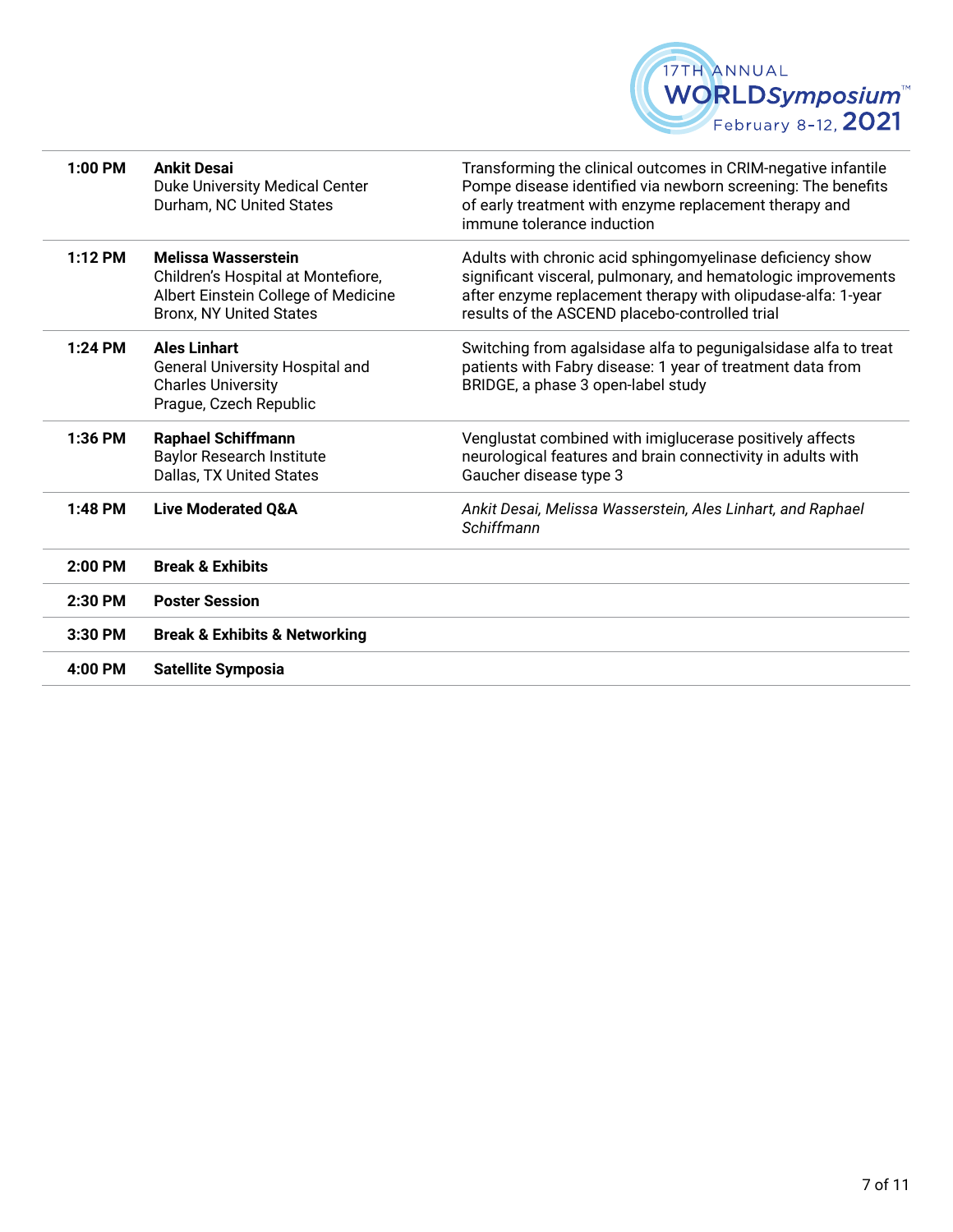

### **Thursday, February 11, 2021**

**Contemporary Forum Moderators: Mark Sands & Uma Ramaswami**

| 8:45 AM   | <b>Chester B. Whitley</b><br>University of Minnesota<br>Minneapolis, MN United States                                                            | Welcome and Keynote Address Introduction                                                    |
|-----------|--------------------------------------------------------------------------------------------------------------------------------------------------|---------------------------------------------------------------------------------------------|
| $8:50$ AM | <b>Peter Marks</b><br>Center for Biologics Evaluation and<br>Research<br>US Food & Drug Administration (FDA)<br>Silver Spring, MD, United States | Keynote Address: Trailblazing a Regulatory Framework for<br><b>Individualized Therapies</b> |
| $9:20$ AM | <b>Live Moderated Q&amp;A</b>                                                                                                                    | Peter Marks                                                                                 |

*The following session is not available for CME/CE accreditation (unless noted otherwise); CEU credits for GCs may apply.*

| 9:30 AM   | <b>Jeffrey Alexander</b><br>Spark Therapeutics, Inc<br>Philadelphia, PA United States       | IdeS: An enabling technology to overcome the limitation of<br>neutralizing antibodies to AAV gene therapy                                       |
|-----------|---------------------------------------------------------------------------------------------|-------------------------------------------------------------------------------------------------------------------------------------------------|
| 9:42 AM   | <b>Marie-Laure Nevoret</b><br><b>REGENXBIO</b><br>Rockville, MD United States               | RGX-121 gene therapy for severe mucopolysaccharidosis type<br>II (MPS II): Interim results of an ongoing first in human trial                   |
| $9:54$ AM | <b>Drew Tietz</b><br><b>Sigilon Therapeutics</b><br>Cambridge, MA United States             | SIG-018: Novel encapsulated non-viral cell-based therapy for<br><b>MPS II</b>                                                                   |
| 10:06 AM  | <b>Annie Arguello</b><br>Denali Therapeutics, Inc.<br>South San Francisco, CA United States | Iduronate-2-sulfatase transport vehicle rescues<br>neurobehavioral and skeletal phenotypes in a mouse model of<br>mucopolysaccharidosis type II |
| 10:18 AM  | <b>Live Moderated Q&amp;A</b>                                                               | Jeffery Alexander, Marie-Laure Nevoret, Drew Tietz, and Annie<br>Arguello                                                                       |
| 10:30 AM  | <b>Break &amp; Exhibits</b>                                                                 |                                                                                                                                                 |
| 11:00 AM  | <b>Niek van Til</b><br><b>AVROBIO</b><br>Cambridge, MA United States                        | Long-term hematopoietic stem cell gene therapy corrects<br>neuromuscular manifestations in preclinical study of Pompe<br>mice                   |
| 11:12 AM  | <b>Rachel Botham</b><br>Codexis<br>Redwood City, CA United States                           | Engineering a-glucosidase to improve protein stability and<br>cellular uptake for the potential treatment of Pompe disease                      |
| 11:24 AM  | <b>Dustin Armstrong</b><br><b>Valerion Therapeutics</b><br>Concord, MA United States        | VAL-1221: Treating Pompe disease via enhanced glycogen-<br>targeting                                                                            |
| 11:36 AM  | <b>Romuald Corbau</b><br>Freeline<br>Stevenage, United Kingdom                              | FLT201: An AAV-mediated gene therapy for type 1 Gaucher<br>disease designed to target difficult to reach tissues                                |
| 11:48 AM  | <b>Live Moderated Q&amp;A</b>                                                               | Niek van Til, Rachel Botham, Dustin Armstrong, and Romuald<br>Carbau                                                                            |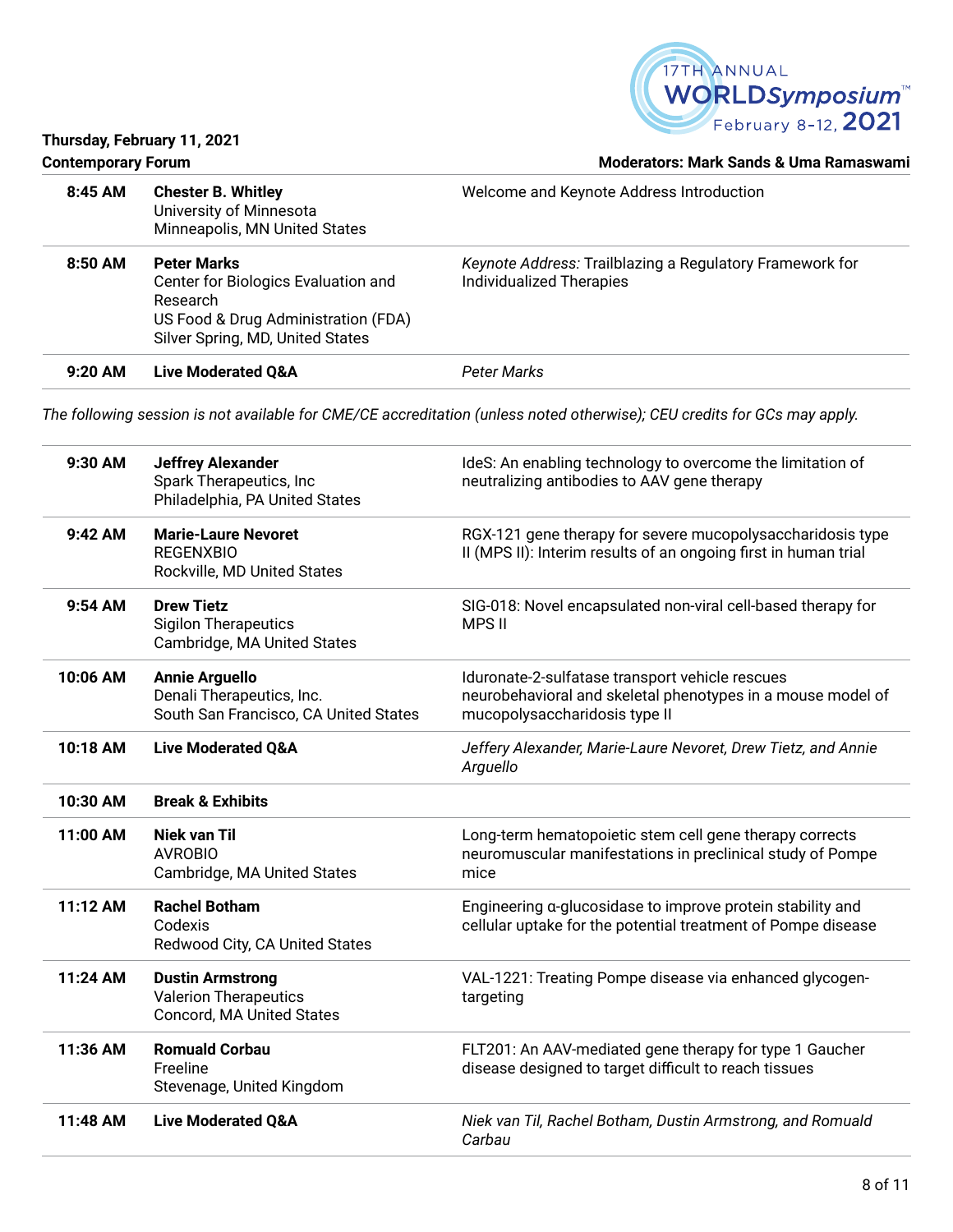

| 12:00 PM  | <b>Break, Exhibits and Satellite Symposia</b>                                                          |                                                                                                                                                    |
|-----------|--------------------------------------------------------------------------------------------------------|----------------------------------------------------------------------------------------------------------------------------------------------------|
| 1:00 PM   | <b>John Jefferies</b><br>University of Tennessee Health Science<br>Center<br>Memphis, TN United States | Utilization of artificial intelligence to identify undiagnosed<br>Fabry disease patients: Development of a validated machine<br>learning model     |
| $1:12$ PM | Deborah Marsden<br>Ultragenyx Pharmaceutical Inc.<br>Novato, CA United States                          | Significant unmet need in infants with mucopolysaccharidosis<br>type VII and non-immune hydrops fetalis: A summary of cases                        |
| 1:24 PM   | <b>Cristina Baricordi</b><br>AVROBIO, Inc<br>Cambridge, MA United States                               | Analysis of genetically engineered stem cell product and follow<br>up of gene therapy patients through high-throughput single cell<br>technologies |
| 1:36 PM   | <b>Miganush Stepanians</b><br>PROMETRIKA, LLC<br>Cambridge, MA United States                           | A survey of statistical study design and analysis methods for<br>rare disease development programs                                                 |
| 1:48 PM   | <b>Live Moderated Q&amp;A</b>                                                                          | John Jefferies, Deborah Marsden, Cristina Baricordi, and<br><b>Miganush Stepanians</b>                                                             |
| 2:00 PM   | <b>Break &amp; Exhibits</b>                                                                            |                                                                                                                                                    |
| 2:30 PM   | <b>Poster Session</b>                                                                                  |                                                                                                                                                    |
| 3:30 PM   | <b>Break &amp; Exhibits &amp; Networking</b>                                                           |                                                                                                                                                    |
| 4:00 PM   | <b>Satellite Symposia</b>                                                                              |                                                                                                                                                    |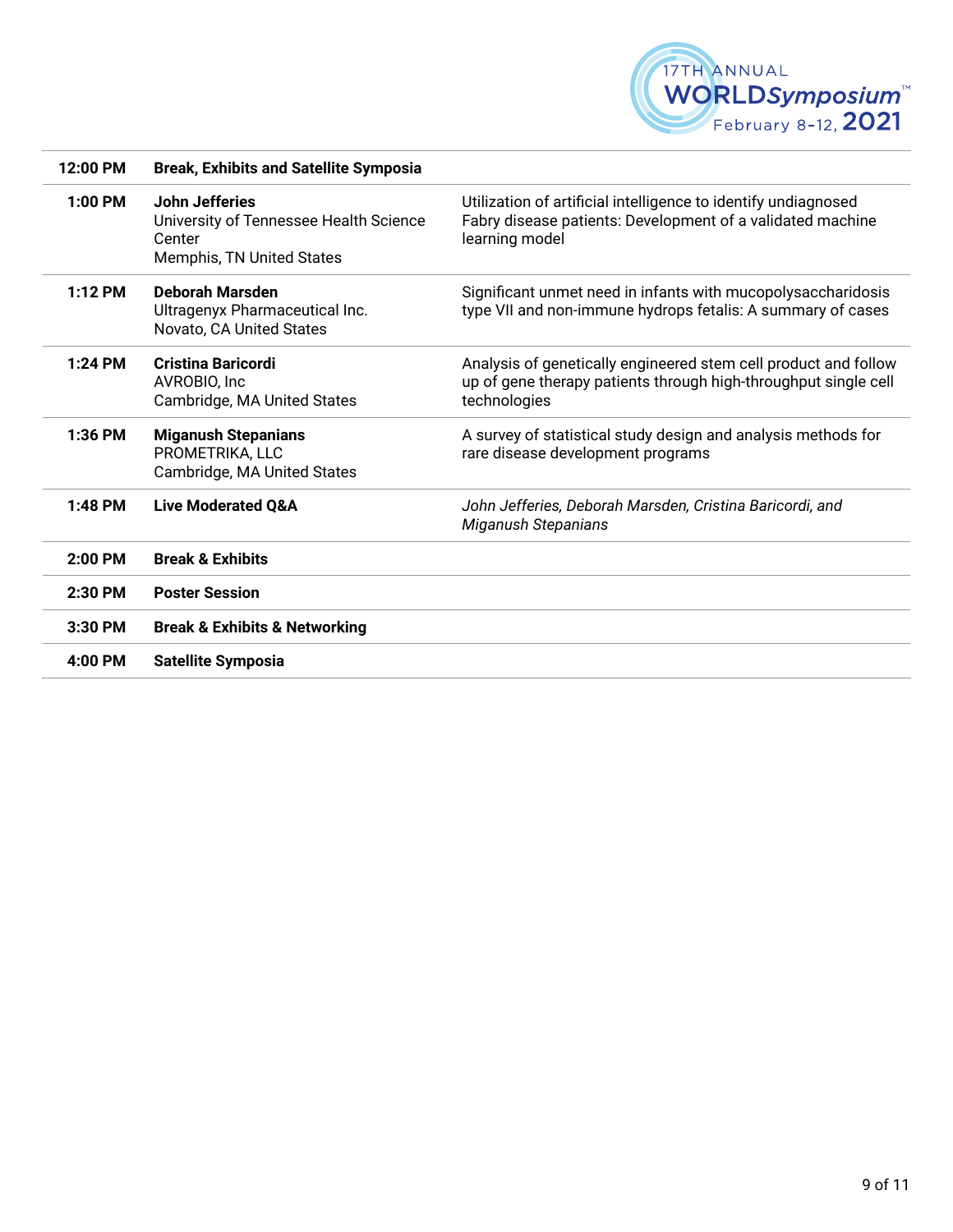

**Friday, February 12, 2021**

Late-Breaking Science **Moderators: Roberto Giugliani & Elizabeth Braunlin** 

*The following session is not available for CME/CNE accreditation; CEU credits for GCs may apply.*

| 9:30 AM  | <b>Cathal S. Mahon</b><br>Denali Therapeutics Inc.<br>South San Francisco, CA United States                        | Molecular architecture determines brain delivery of transferrin<br>receptor targeted iduronate 2 sulfatase in a mouse model of<br>mucopolysaccharidosis type II                                                                                 |
|----------|--------------------------------------------------------------------------------------------------------------------|-------------------------------------------------------------------------------------------------------------------------------------------------------------------------------------------------------------------------------------------------|
| 9:42 AM  | <b>Jennifer Clarke Matthews</b><br>Sanofi<br>Framingham, MA United States                                          | Murine models of lysosomal diseases exhibit differences in<br>brain protein aggregation and neuroinflammation                                                                                                                                   |
| 9:54 AM  | Miles C. Smith<br>University of Minnesota<br>Minneapolis, MN United States                                         | Ex vivo lentiviral transduction of hematopoietic stem cells in<br>mucopolysaccharidosis type II (MPS II) mice achieves high<br>levels of systemic iduronate-2-sulfatase (IDS) enzyme activity<br>and normalization of glycosaminoglycans (GAGs) |
| 10:06 AM | Juana I. Navarrete<br><b>Hospital Central Sur PEMEX</b><br>Mexico City, Mexico                                     | Use of biomarkers to follow up positive lysosomal diseases in<br>newborn screening                                                                                                                                                              |
| 10:18 AM | <b>Live Moderated Q&amp;A</b>                                                                                      | Cathal Mahon, Jennifer Clarke Matthews, Miles Smith and<br>Juana Navarrete                                                                                                                                                                      |
| 10:30 AM | <b>Break &amp; Exhibits</b>                                                                                        |                                                                                                                                                                                                                                                 |
| 11:00 AM | <b>Stephanie Cherqui</b><br>University of California, San Diego<br>La Jolla, CA United States                      | Hematopoietic stem cell gene therapy for cystinosis: Updated<br>results from a phase I/II clinical trial                                                                                                                                        |
| 11:12 AM | Priya Kishnani<br>Duke University Medical Center<br>Durham, NC United States                                       | Efficacy and safety results of the avalglucosidase alfa phase 3<br>COMET trial in late-onset Pompe disease patients                                                                                                                             |
| 11:24 AM | <b>Mark Thomas</b><br>Royal Perth Hospital<br>Perth, Australia                                                     | AVR-RD-01, an investigational lentiviral gene therapy for Fabry<br>disease: Overview of clinical data from phase 1 and phase 2<br>studies                                                                                                       |
| 11:36 AM | Kevin M. Flanigan<br>Nationwide Children's Hospital<br>Columbus, OH United States                                  | Updated results of Transpher A, a multicenter, single-dose,<br>phase 1/2 clinical trial of ABO-102 gene therapy for Sanfilippo<br>syndrome type A (MPS IIIA)                                                                                    |
| 11:48 AM | <b>Live Moderated Q&amp;A</b>                                                                                      | Stephanie Cherqui, Priya Kishnani, Mark Thomas, and Kevin<br>Flanigan                                                                                                                                                                           |
| 12:00 PM | <b>Break, Exhibits and Satellite Symposia</b>                                                                      |                                                                                                                                                                                                                                                 |
| 1:00 PM  | Michaël Hocquemiller<br><b>LYSOGENE</b><br>Neuilly sur seine, France                                               | CNS-specific reductions of heparan sulfate and secondary<br>storage biomarkers in Sanfilippo syndrome type A patients<br>treated with the investigational gene therapy LYS-SAF302                                                               |
| 1:12 PM  | Maria J. de Castro<br>Hospital Clínico Universitario de<br>Santiago de Compostela<br>Santiago de Compostela, Spain | Updated results of Transpher B, a multicenter, single-dose,<br>phase 1/2 clinical trial of ABO-101 gene therapy for Sanfilippo<br>syndrome type B (MPS IIIB)                                                                                    |